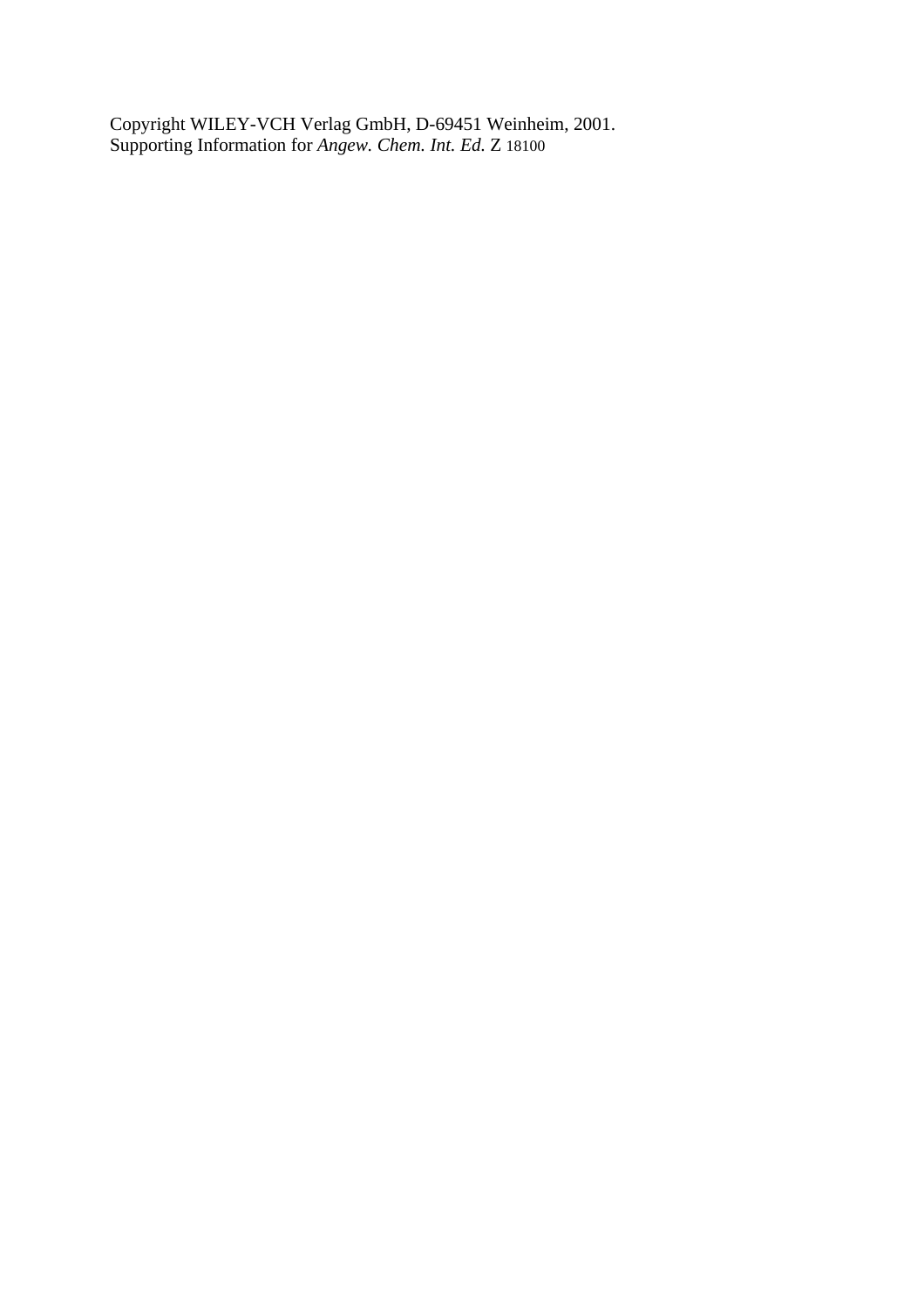## **Self-Assembled, Deterministic Carbon Nanotube Wiring Networks**

Michael R. Diehl, Sophia N. Yaliraki, Robert A. Beckman,

Mauricio Barahona, and James R. Heath\*

Prof. J. R. Heath, M. R. Diehl, R. A. Beckman

UCLA Dept. of Chemistry and Biochemistry, 607 Charles E. Young Dr. East,

Los Angeles, CA 90095-1569

Fax (+1) 310-206-4038

E-mail heath@chem.ucla.edu

Dr S. N. Yaliraki

Department of Chemistry, Imperial College of Science, Technology & Medicine,

Exhibition Road, London SW7 2AY, UK

Dr M. Barahona

Control and Dynamical Systems, California Institute of Technology,

Pasadena, CA 91101, USA

## **SUPPLEMENTAL MATERIAL**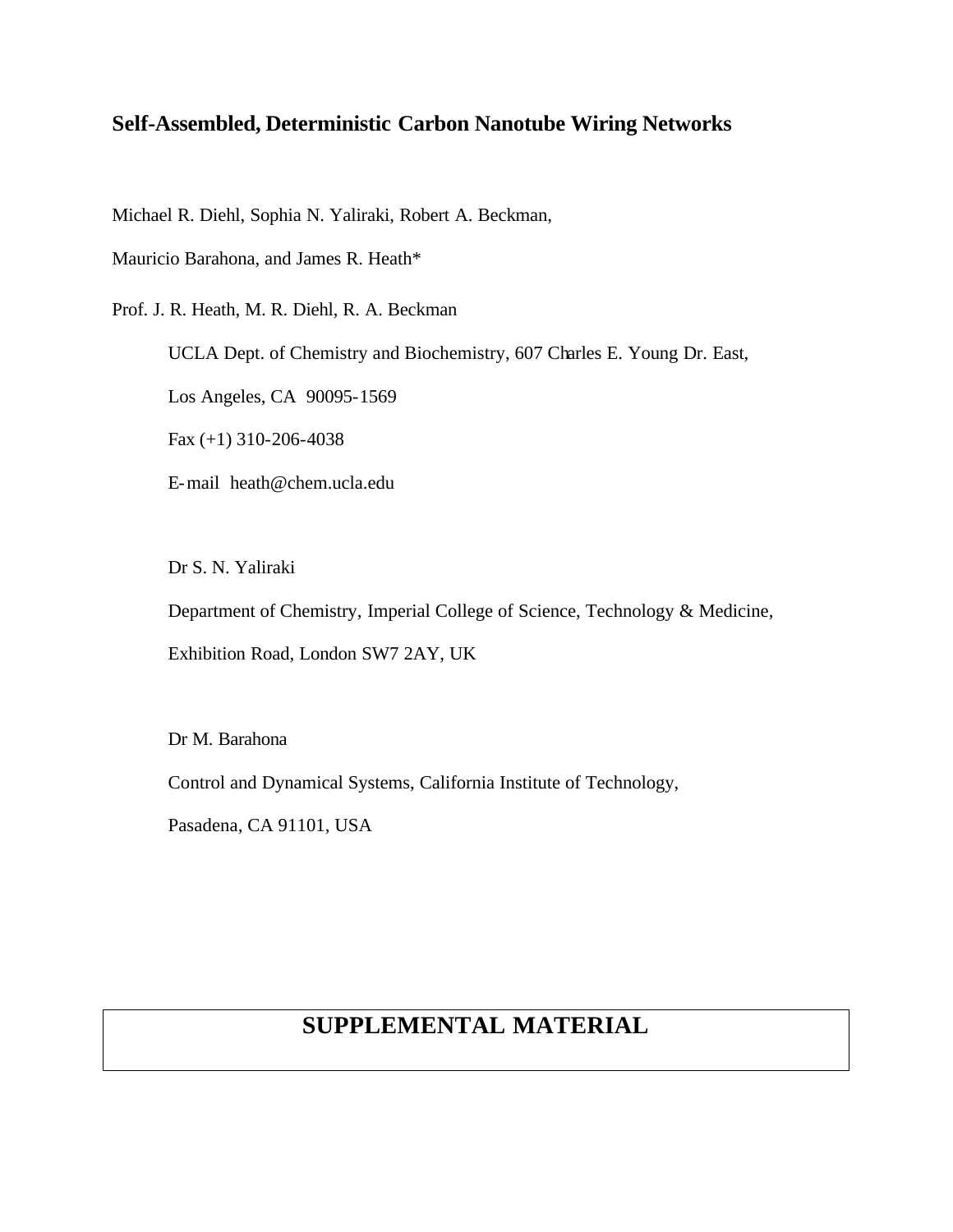**Crossbar Fabrication Parameters** The crossbar preparation procedure is described in Figure Ap1. The first set of deposition electrodes were defined by optical lithography, deposited using electron beam evaporation, and consisted of 5 nm chromium followed by 30 nm gold. Electrode gaps were 10 micrometers, and the electrode length was 1.2 cm. The excessive length of these electrodes was designed so as to minimize the effects of fringing fields that can occur at the electrode boundaries. Such fields will modify the deposition process and lower the alignment quality.



image. The scale bar in B. is 1 micrometer, and is applicable for

both SEM images.

Deposition conditions were 20 Volts (peak-to-peak) AC voltage amplitude at 4 MegaHz for  $5 - 15$  minutes. After a layer of SWNTs was deposited, the Au electrodes were removed using the etchants  $I_2$  and KI, and the Cr electrodes were removed using perchloric acid and ammonium nitrate, plus an organic wash. A second identical electrode pattern, oriented perpendicular to the first, was defined using

optical lithography, followed by Cr/Au deposition using electron beam evaporation.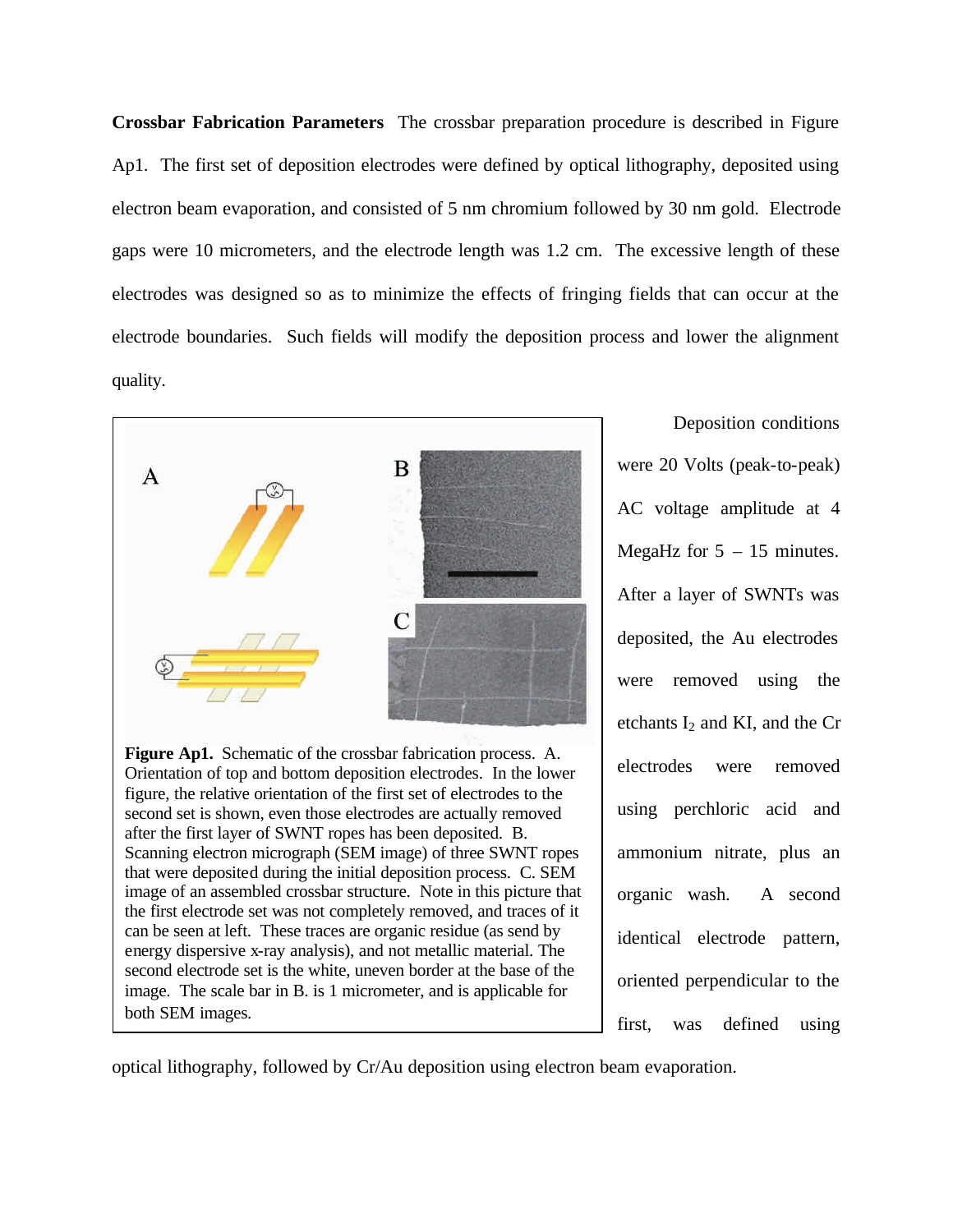Single walled carbon nanotubes may be suspended into orthodichlorobenzene (ODCB) solution with only about 10 minutes of bath sonication. However, best results were achieved by sonicating for longer times (1 hour), so as to completely disperse the tubes into single strands. After sonication, if a drop of the SWNT/ODCB solution is spun coated onto a wafer, AFM imaging reveals that the vast majority of the tubes are either isolated SWNTs or small SWNT ropes.

A 1-5 milliliter (ml) aliquot of the SWNT/ODCB solution was then added to 100 ml of CHC $\rm k$  to form solution 2. Solution 2 is successively diluted to a volume of 500 ml over a period of 1 hour, and under bath sonication. This process may be scaled down to less solvent, as long as the relative ratios of SWNT/ODCB/CHC<sub>b</sub> are preserved.

## *Aligned SWNT devices*

Several SWNT ropes, deposited using the above described conditions, were electrically interrogated to ascertain whether or not this type of deposition was selective for any particular types of nanotubes (metallic, insulating, etc.). As can be seen from Table Ap1., the deposition process apparently is not selective for tube (or rope) type, although we did observe that the process was more selective for tubes than for organic and inorganic contaminants that are codispersed with the SWNTs in the ODCB/CHC $\frac{1}{3}$  solution.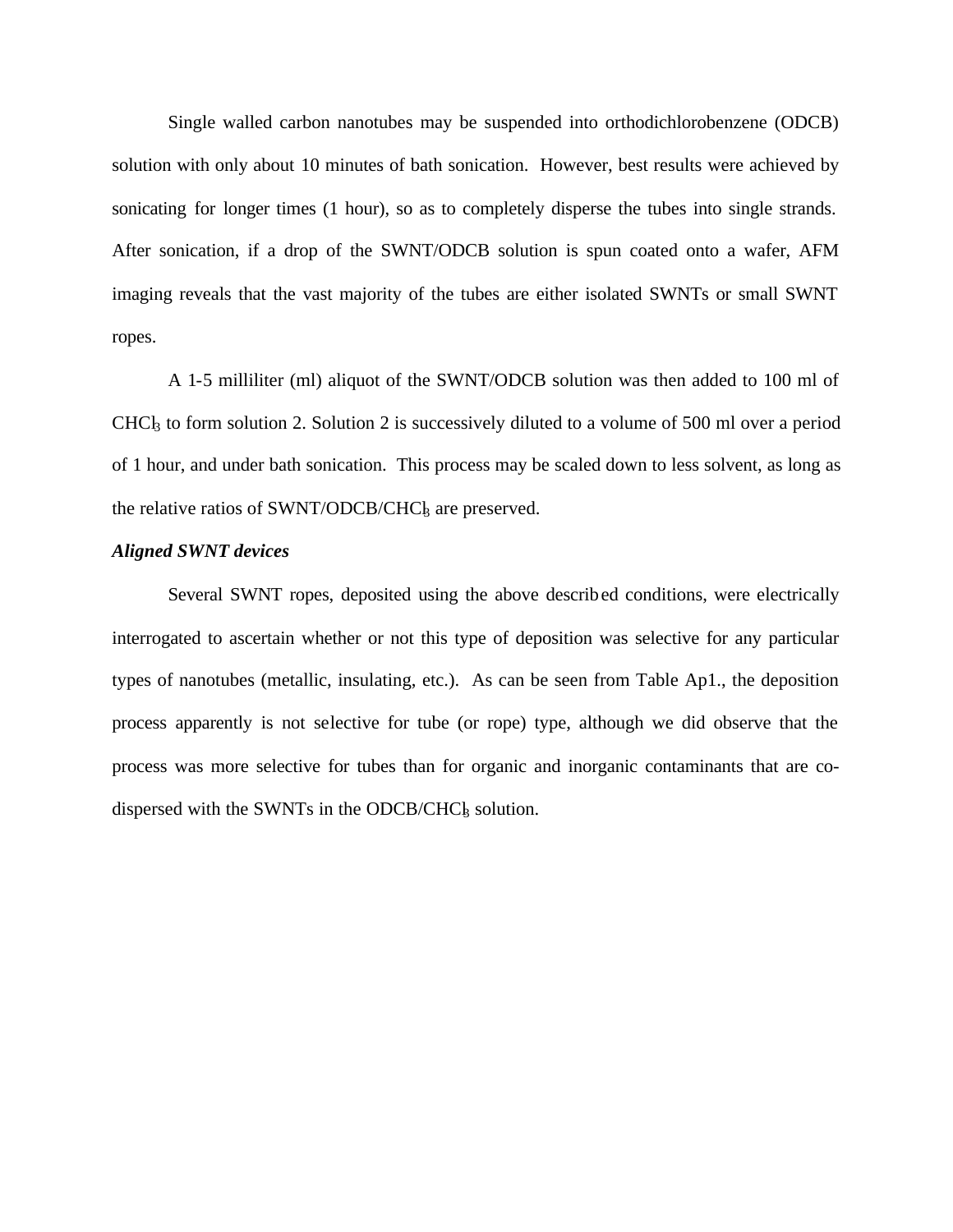| <b>Diameter (nanometers)</b>    | <b>Resistance</b>  | a<br><b>Comment</b>         |
|---------------------------------|--------------------|-----------------------------|
| $8 \text{ nm}$                  | 0.5 megaOhm        | Metallic                    |
| $10 \text{ nm}$                 | 0.5 megaOhm        | Metallic                    |
| $5-6$ nm                        | 42 megaOhm         | Semiconducting <sup>c</sup> |
| $4 \text{ nm}$                  | 225 megaOhm        | Semiconducting              |
| $3 \text{ nm}$                  | 31 megaOhm         | Semiconducting <sup>c</sup> |
| $1-2$ nm                        | 173 megaOhm        | Semiconducting              |
| $7.8 \text{ nm}^{\overline{b}}$ | $\sim 0.5$ megaOhm | Metallic                    |
| $7.9 \overline{\text{mm}^b}$    | 0.5 megaOhm        | metallic                    |
| $6.1 \text{ nm}^b$              | 1 gigaOhm          | Semiconducting              |
| $4.8 \text{ nm}^b$              | 1 gigaOhm          | Semiconducting              |
| $10 \text{ nm}^b$               | 10 gigaOhm         | Semiconducting              |

**Table Ap1**. SWNT rope structure/transport data collected from field-deposited tubes

a The difference between metallic and semiconducting ropes was determined by monitoring conductivity while applying a voltage to the back side of the wafer as a gate. Generally, an ohmic (linear) current-voltage response was found for metallic, and a non-ohmic current voltage response for semiconducting.

 $b$  Denotes that a thicker (10 nm + 50 nm Au) titanium contact was deposited. These devices exhibited more stable current-voltage responses that was not likely limited by contact resistance. All other devices utilized a  $(5 \text{ nm} + 50 \text{ nm}$  Au thick) titanium contact

<sup>c</sup> Denotes that I-V curves were non-ohmic. However, the change in conduction by applying a voltage to the gate was minor.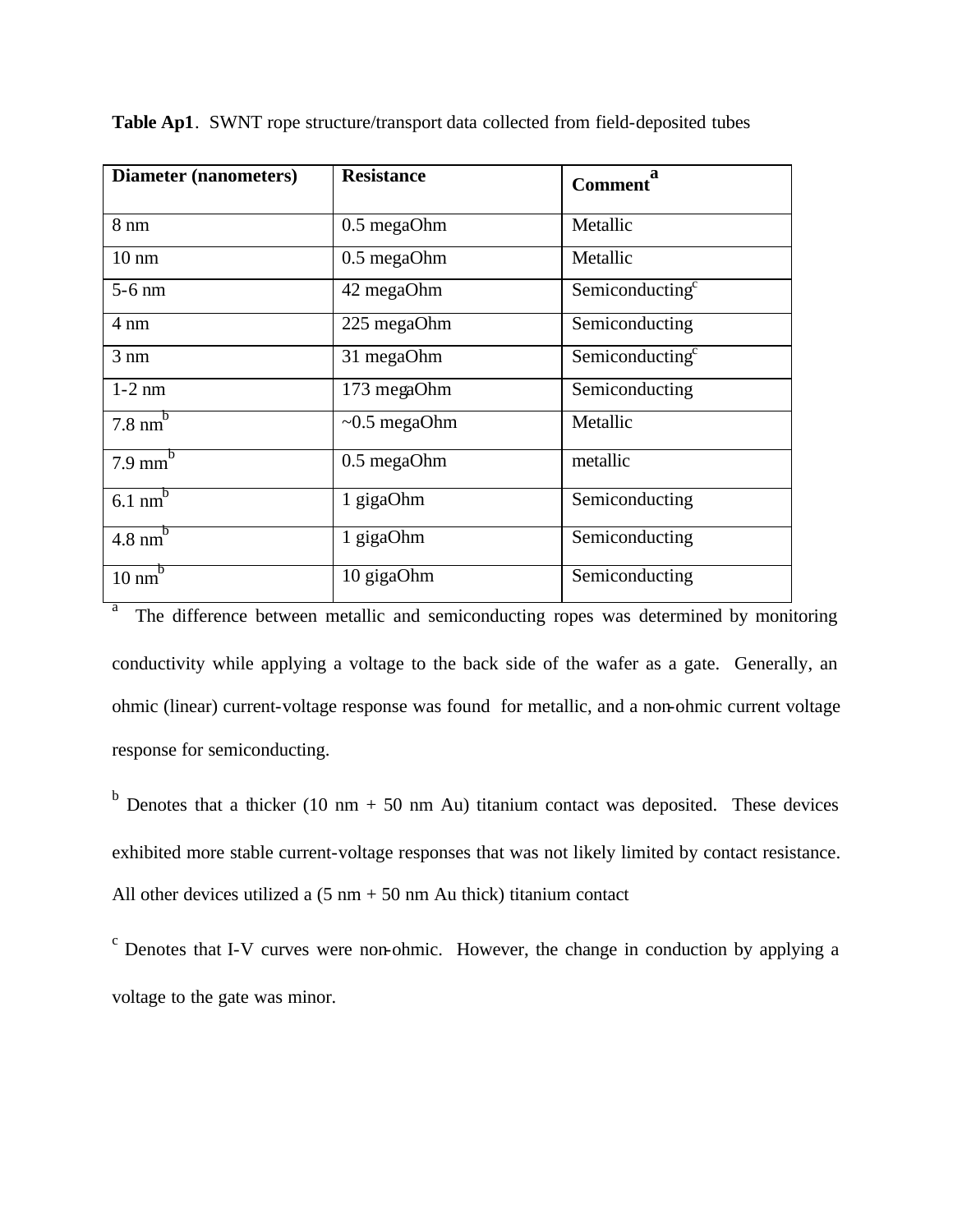## *Supplemental Details of the Calculations*

The experimental parameters utilized for calculation of the crossbar pitch as a function of SWNT rope length were  $\varepsilon$  (HCCl<sub>3</sub>)=4.8, *T*=300K,  $V_{ext}$ =0.0028 statvolts ( $V_{rms}$  is modified due to the curvature of the field close to the electrodes). The number density of tubes in solution was calculated from experimental parameters. In particular, we converted a  $10^{-4}$  weight % in ODCB, taking an average nanotube length of 0.5  $\mu$ m (with diameter 0.8 nm)  $\approx$  12 carbons/ $\AA$ , and assuming additivity of volumes.

As discussed in the text, in order to obtain the electrostatic potential of the deposited tubes in the presence of surrounding counterions (ODCB) in a solvent with dielectric constant  $\varepsilon$  $(CHC<sub>k</sub>)$ , we use the linearized Poisson-Boltzmann (PB) equation. To obtain the screened Coulomb interaction in between the nanotubes, we followed standard simplifications. The Poisson-Boltzmann equation neglects correlations in the counterion distribution. Its linearization is rigorously justified only at weak potentials; however, it works well when the bare charge is suitably renormalized.<sup>[1]</sup> The linearized equation is consistent with our superposition of solutions, which is further justified in the case of weak overlap of ionic layers, as is mostly our case here. Finally, we consider the energy as a linear function of the charge.

In addition, we also made the approximation that the tubes were cyclindrical conductors – a result consistent with *ab initio* calculations on the screening of applied fields by nanotubes.[2] Not all tubes are metallic, but within a rope both semiconducting and metallic tubes are present. Since tubes are weakly coupled within a rope, we ignore here intricacies that may arise from inter-tube interactions and assume that the charge properties are dominated by the metallic tubes.

 $\overline{a}$ 

<sup>[1]</sup> J.P. Hansen, H. Löwen, *Ann. Rev. Phys. Chem.* **2000**, 51**,** 209 - 242.

<sup>[2]</sup> L.X. Benedict *et al.*, Phys. Rev. B **1995**, 52, 8541-8549.